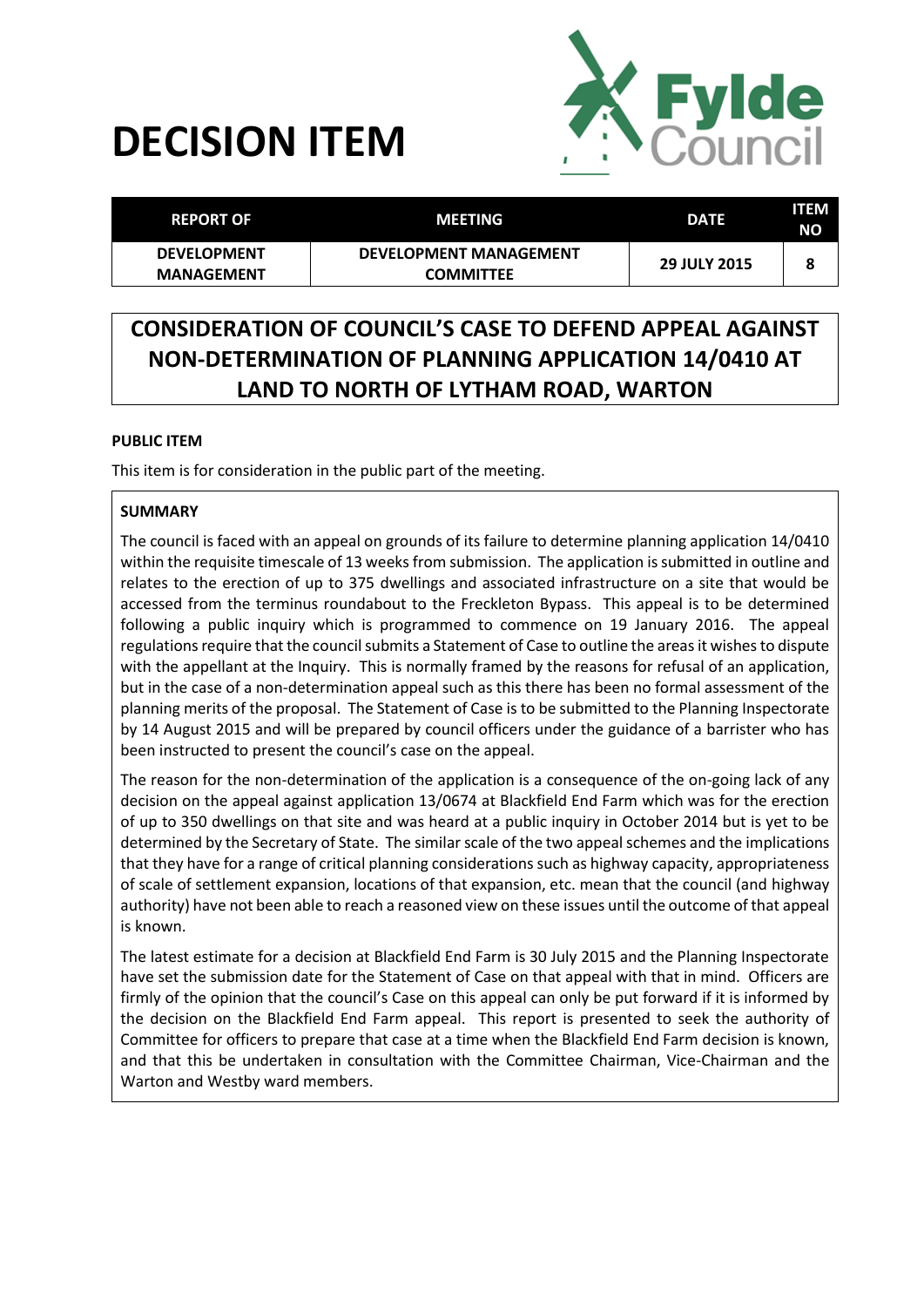#### **RECOMMENDATIONS**

**1.** That the authority to prepare the council's Statement of Case on the appeal be delegated to the Head of Planning and Regeneration, in consultation with the Chairman and Vice-Chairman of Development Management Committee and the Warton and Westby ward.

| <b>CORPORATE PRIORITIES</b>                                              |   |                                                        |   |
|--------------------------------------------------------------------------|---|--------------------------------------------------------|---|
| To Promote the Enhancement of The<br>Natural & Built Environment (Place) |   | To Encourage Cohesive Communities<br>(People)          | v |
| To Promote a Thriving Economy<br>(Prosperity)                            | v | To Meet Expectations of our Customers<br>(Performance) |   |

#### **SUMMARY OF PREVIOUS DECISIONS**

There have been no previous decisions on this matter or site.

#### **REPORT**

- 1. In June 2014 the council received an outline planning application with reference 14/0410 for the erection of up to 375 dwellings on an area of land alongside, but outside of, the eastern edge of the settlement boundary to Warton. Access was the only matter applied for and was to be provided through the construction of a new leg from an existing roundabout that serves as the terminus of the Freckleton Bypass.
- 2. This application has been subject to consultation with neighbouring residents and the usual statutory and other consultees. This generated a number of objections including ones from Bryning with Warton Parish Council and from Lancashire County Council as Local Highway Authority.
- 3. These consultation responses highlight the critical link between the merits of this planning application and the determination of other applications in and around the settlement, with that at Blackfield End Farm at the forefront of this. That application has reference 13/0674 and was submitted in November 2013 and also subject to an appeal against its non-determination by the council. That appeal was heard at a public inquiry held in October 2014 where the capacity of the highway network, the appropriateness of the scale of settlement expansion, and visual impact of the development were all key issues under discussion. These issues are common to this appeal. The decision on the Blackfield End Farm appeal was expected in April 2015 but has been delayed a number times since then and is now expected by 30 July 2015.
- 4. The similarity of these two schemes and the significance of their scale and so implications for the village's highway network and future development are such that officers were unwilling to present this application to Committee for a decision until the outcome of the Blackfield End Farm decision was known. The applicant did not accept this position and so submitted an appeal to the Planning Inspectorate against the council's failure to determine the application within the prescribed 13 week period. This is to be heard at a public inquiry starting on 19 January 2016 and scheduled to sit for 4 days. To defend this appeal the council needs to establish its case, but at this time remains unable to do so for the same reason that the application was not determined – the outstanding decision on the Blackfield End Farm appeal.
- 5. Discussions with the Planning Inspectorate have led to an extension of the normal submission timescale for this Statement of Case until Friday 14 August 2015. It would be usual for a report of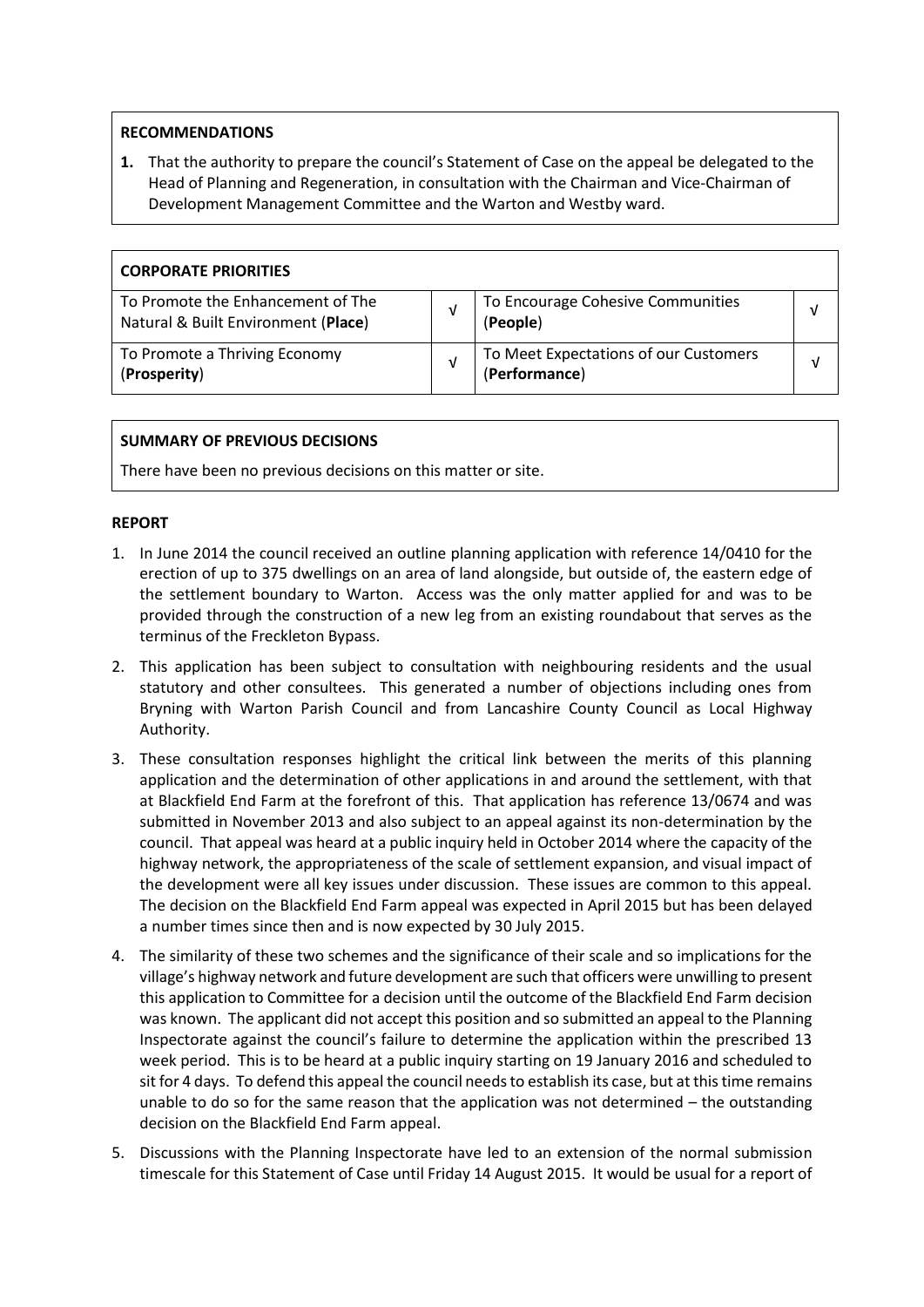this nature to provide guidance to members on the matters that officers believe are key to the formation of this case. However, with the on-going unknown outcome on the Blackfield End Farm appeal this is difficult to do due to the fundamental importance of that decision. As such the recommendation here is that the authority to prepare the Statement of Case be delegated to officers with the Case prepared in consultation with the Chairman, Vice Chairman and local ward members.

- 6. A further issue to support that view is that the applicant has re-submitted the application. This has reference 15/0303 and is under consideration by the council and is identical in all respects to the appealed scheme other than it includes a second illustrative layout that illustrates how a lower density development could be achieved on the site. That application is also awaiting the outcome of the Blackfield End Farm appeal, but could well be presented to Committee for a decision well in advance of the public inquiry.
- 7. With appeals of this nature a 'Statement of Common Ground' is prepared to agree matters that are agreed between the parties (such as the description of the site, submitted plans, relevant policies, etc.) and those which are in dispute. This is also a matter that cannot reasonably progress until the Blackfield End Farm position is known but does not require submission to the Planning Inspectorate until December 2015 so is not currently pressing and will be informed by that decision.

|                                            | <b>IMPLICATIONS</b>                                                                                                                                                                                                                                                                                                                                                                                                                                                                                                                                                                                                                                                |  |
|--------------------------------------------|--------------------------------------------------------------------------------------------------------------------------------------------------------------------------------------------------------------------------------------------------------------------------------------------------------------------------------------------------------------------------------------------------------------------------------------------------------------------------------------------------------------------------------------------------------------------------------------------------------------------------------------------------------------------|--|
| Finance                                    | There are costs involved in defending the appeal such as staff<br>time of the planning and legal services, and the costs involved<br>with instructing a barrister. This report does not alter those<br>costs.<br>There is also the possibility that the appellant may apply for its<br>costs if the council is found to behave unreasonably in<br>defending elements of the appeal. By ensuring that its case is<br>submitted on the basis of the best knowledge of the<br>background to the proposal, and that this is with the<br>appropriate (delegated) authority of the Development<br>Management Committee the risks of these costs awards are<br>minimised. |  |
| Legal                                      | The Head of Governance will continue to present the case for<br>the Council in accordance with its decision.                                                                                                                                                                                                                                                                                                                                                                                                                                                                                                                                                       |  |
| <b>Community Safety</b>                    | None.                                                                                                                                                                                                                                                                                                                                                                                                                                                                                                                                                                                                                                                              |  |
| Human Rights and Equalities                | The rights of third parties to comment on the development will<br>be maintained through the continuation of the appeal and the<br>resubmitted application.                                                                                                                                                                                                                                                                                                                                                                                                                                                                                                         |  |
| Sustainability and Environmental<br>Impact | The Sustainability and environmental impacts of the proposed<br>development will be addressed in the consideration of the<br>appeal and resubmitted application.                                                                                                                                                                                                                                                                                                                                                                                                                                                                                                   |  |
| Health & Safety and Risk<br>Management     | The submission of a Statement of Case that is not informed by<br>the Blackfield End Farm decision, or does not have the weight<br>of Member support places the council at a greater risk of costs<br>being awarded.                                                                                                                                                                                                                                                                                                                                                                                                                                                |  |